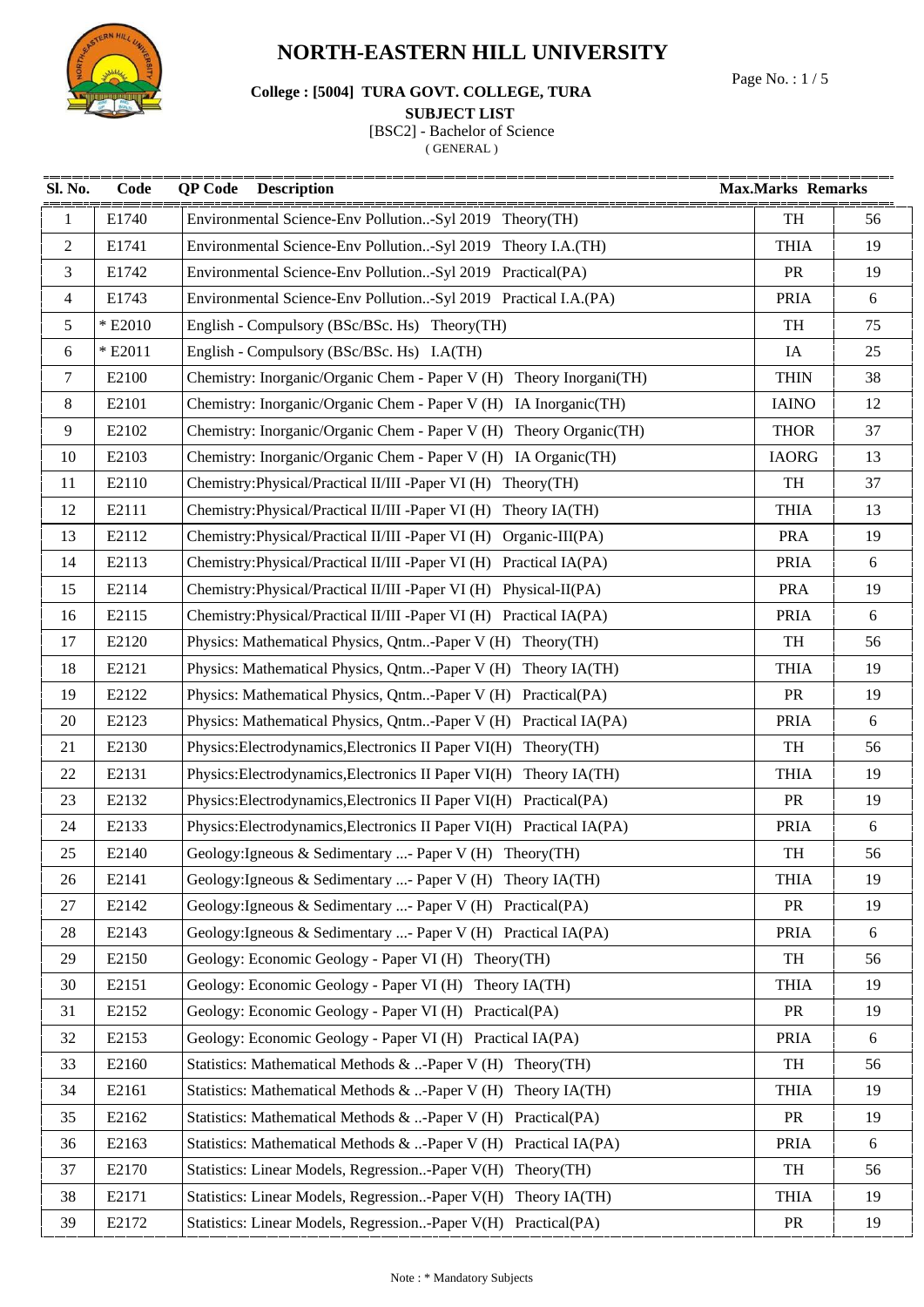

# Page No. : 2 / 5 **College : [5004] TURA GOVT. COLLEGE, TURA**

#### **SUBJECT LIST**

[BSC2] - Bachelor of Science

| Sl. No. | Code  | <b>Description</b><br><b>QP</b> Code                                |             | <b>Max.Marks Remarks</b> |  |
|---------|-------|---------------------------------------------------------------------|-------------|--------------------------|--|
| 40      | E2173 | Statistics: Linear Models, Regression-Paper V(H) Practical IA(PA)   | <b>PRIA</b> | 6                        |  |
| 41      | E2180 | Mathematics: Elementary Number-Paper V (H) Theory(TH)               | TH          | 75                       |  |
| 42      | E2181 | Mathematics: Elementary Number-Paper V (H) Theory IA(TH)            | <b>THIA</b> | 25                       |  |
| 43      | E2190 | Mathematics: Differential Equations-Paper VI (H) Theory (TH)        | TH          | 75                       |  |
| 44      | E2191 | Mathematics: Differential Equations-Paper VI (H) Theory IA(TH)      | <b>THIA</b> | 25                       |  |
| 45      | E2200 | Electronics: Digital Electronics II - Paper V (H) Theory (TH)       | TH          | 56                       |  |
| 46      | E2201 | Electronics: Digital Electronics II - Paper V (H) Theory IA(TH)     | <b>THIA</b> | 19                       |  |
| 47      | E2202 | Electronics: Digital Electronics II - Paper V (H) Practical(PA)     | <b>PR</b>   | 19                       |  |
| 48      | E2203 | Electronics: Digital Electronics II - Paper V (H) Practical IA(PA)  | <b>PRIA</b> | 6                        |  |
| 49      | E2210 | Electronics: Optical Fiber & Opt - Paper VI (H) Theory (TH)         | TH          | 56                       |  |
| 50      | E2211 | Electronics: Optical Fiber & Opt - Paper VI (H) Theory IA(TH)       | <b>THIA</b> | 19                       |  |
| 51      | E2212 | Electronics: Optical Fiber & Opt - Paper VI (H) Practical(PA)       | <b>PR</b>   | 19                       |  |
| 52      | E2213 | Electronics: Optical Fiber & Opt - Paper VI (H) Practical IA(PA)    | <b>PRIA</b> | 6                        |  |
| 53      | E2220 | Fishery: Fishery Techonology- Paper V (H) Theory (TH)               | TH          | 56                       |  |
| 54      | E2221 | Fishery: Fishery Techonology- Paper V (H) Theory IA(TH)             | <b>THIA</b> | 19                       |  |
| 55      | E2222 | Fishery: Fishery Techonology- Paper V (H) Practical(PA)             | <b>PR</b>   | 19                       |  |
| 56      | E2223 | Fishery: Fishery Techonology- Paper V (H) Practical IA(PA)          | <b>PRIA</b> | 6                        |  |
| 57      | E2230 | Fishery: Fish Physiology, Bio Chem- Paper VI (H) Theory (TH)        | TH          | 56                       |  |
| 58      | E2231 | Fishery: Fish Physiology, Bio Chem- Paper VI (H) Theory IA(TH)      | <b>THIA</b> | 19                       |  |
| 59      | E2232 | Fishery: Fish Physiology, Bio Chem- Paper VI (H) Practical(PA)      | <b>PR</b>   | 19                       |  |
| 60      | E2233 | Fishery: Fish Physiology, Bio Chem- Paper VI (H) Practical IA(PA)   | <b>PRIA</b> | 6                        |  |
| 61      | E2240 | Botany: Plant Physiology & BioChem-Paper V (H) Theory (TH)          | TH          | 56                       |  |
| 62      | E2241 | Botany: Plant Physiology & BioChem-Paper V (H) Theory IA(TH)        | <b>THIA</b> | 19                       |  |
| 63      | E2242 | Botany: Plant Physiology & BioChem-Paper V (H) Practical(PA)        | <b>PR</b>   | 19                       |  |
| 64      | E2243 | Botany: Plant Physiology & BioChem-Paper V (H) Practical IA(PA)     | <b>PRIA</b> | $\sqrt{6}$               |  |
| 65      | E2250 | Botany: Ecology & Conservation Bio-Paper VI (H) Theory (TH)         | TH          | 56                       |  |
| 66      | E2251 | Botany: Ecology & Conservation Bio-Paper VI (H)<br>Theory IA(TH)    | <b>THIA</b> | 19                       |  |
| 67      | E2252 | Botany: Ecology & Conservation Bio-Paper VI (H) Practical(PA)       | <b>PR</b>   | 19                       |  |
| 68      | E2253 | Botany: Ecology & Conservation Bio-Paper VI (H) Practical IA(PA)    | <b>PRIA</b> | 6                        |  |
| 69      | E2260 | Zoology: Functional Anatomy, Zoogeo-Paper V (H) Theory(TH)          | TH          | 56                       |  |
| 70      | E2261 | Zoology: Functional Anatomy, Zoogeo-Paper V (H) Theory IA(TH)       | <b>THIA</b> | 19                       |  |
| 71      | E2262 | Zoology: Functional Anatomy, Zoogeo-Paper V (H) Practical(PA)       | PR          | 19                       |  |
| 72      | E2263 | Zoology: Functional Anatomy, Zoogeo-Paper V (H) Practical IA(PA)    | <b>PRIA</b> | 6                        |  |
| 73      | E2270 | Zoology:Cell & Molecular Biology & G.-Paper VI (H) Theory(TH)       | TH          | 56                       |  |
| 74      | E2271 | Zoology:Cell & Molecular Biology & G.-Paper VI (H)<br>Theory IA(TH) | <b>THIA</b> | 19                       |  |
| 75      | E2272 | Zoology:Cell & Molecular Biology & G.-Paper VI (H)<br>Practical(PA) | <b>PR</b>   | 19                       |  |
| 76      | E2273 | Zoology:Cell & Molecular Biology & G.-Paper VI (H) Practical IA(PA) | <b>PRIA</b> | 6                        |  |
| 77      | E2280 | Biochemistry: Intermediary Metabolism- Paper V (H)<br>Theory(TH)    | TH          | 56                       |  |
| 78      | E2281 | Biochemistry: Intermediary Metabolism- Paper V (H) Theory IA(TH)    | <b>THIA</b> | 19                       |  |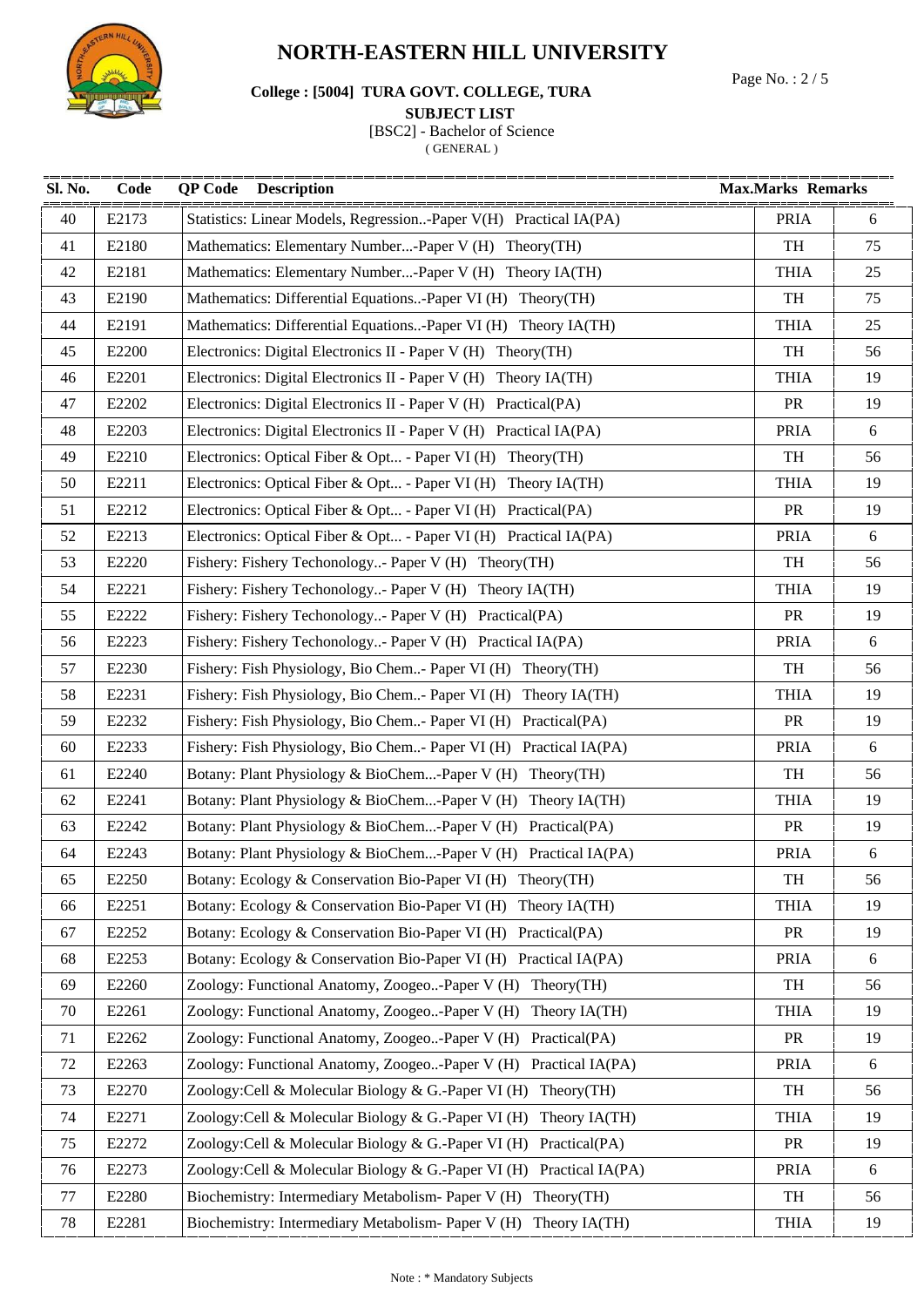

Page No. : 3 / 5 **College : [5004] TURA GOVT. COLLEGE, TURA** 

#### **SUBJECT LIST**

[BSC2] - Bachelor of Science

| Sl. No. | Code  | <b>QP</b> Code<br><b>Description</b>                                 | <b>Max.Marks Remarks</b> |    |
|---------|-------|----------------------------------------------------------------------|--------------------------|----|
| 79      | E2282 | Biochemistry: Intermediary Metabolism- Paper V (H) Practical(PA)     | <b>PR</b>                | 19 |
| 80      | E2283 | Biochemistry: Intermediary Metabolism- Paper V (H) Practical IA(PA)  | <b>PRIA</b>              | 6  |
| 81      | E2290 | Biochemistry: Nutritional & CB- Paper VI (H) Theory (TH)             | TH                       | 56 |
| 82      | E2291 | Biochemistry: Nutritional & CB- Paper VI (H) Theory IA(TH)           | <b>THIA</b>              | 19 |
| 83      | E2292 | Biochemistry: Nutritional & CB. - Paper VI (H) Practical (PA)        | <b>PR</b>                | 19 |
| 84      | E2293 | Biochemistry: Nutritional & CB. - Paper VI (H) Practical IA(PA)      | <b>PRIA</b>              | 6  |
| 85      | E2300 | Comp Sc.: OS & Introductn to Linux - Paper V (H) Theory (TH)         | TH                       | 56 |
| 86      | E2301 | Comp Sc.: OS & Introductn to Linux - Paper V (H) Theory IA(TH)       | <b>THIA</b>              | 19 |
| 87      | E2302 | Comp Sc.: OS & Introductn to Linux - Paper V (H) Practical (PA)      | <b>PR</b>                | 19 |
| 88      | E2303 | Comp Sc.: OS & Introductn to Linux - Paper V (H) Practical IA(PA)    | <b>PRIA</b>              | 6  |
| 89      | E2310 | Comp Sc.:Computer Graphics - Paper VI (H) Theory (TH)                | TH                       | 38 |
| 90      | E2311 | Comp Sc.: Computer Graphics - Paper VI (H) Theory IA(TH)             | <b>THIA</b>              | 12 |
| 91      | E2312 | Comp Sc.:Computer Graphics - Paper VI (H) Practical(PA)              | <b>PR</b>                | 37 |
| 92      | E2313 | Comp Sc.: Computer Graphics - Paper VI (H) Practical IA(PA)          | <b>PRIA</b>              | 13 |
| 93      | E2320 | Comp Sc.: Programming Using VB .NET- Paper VI (H) Theory (TH)        | TH                       | 38 |
| 94      | E2321 | Comp Sc.: Programming Using VB .NET- Paper VI (H) Theory IA(TH)      | <b>THIA</b>              | 12 |
| 95      | E2322 | Comp Sc.: Programming Using VB .NET- Paper VI (H) Practical (PA)     | <b>PR</b>                | 37 |
| 96      | E2323 | Comp Sc.: Programming Using VB .NET- Paper VI (H) Practical IA(PA)   | <b>PRIA</b>              | 13 |
| 97      | E2330 | Comp Sc.: Object O Prog through Java - Paper VI (H) Theory (TH)      | TH                       | 38 |
| 98      | E2331 | Comp Sc.: Object O Prog through Java - Paper VI (H) Theory IA(TH)    | <b>THIA</b>              | 12 |
| 99      | E2332 | Comp Sc.: Object O Prog through Java - Paper VI (H) Practical (PA)   | <b>PR</b>                | 37 |
| 100     | E2333 | Comp Sc.: Object O Prog through Java - Paper VI (H) Practical IA(PA) | <b>PRIA</b>              | 13 |
| 101     | E2340 | Food Quality C & Govt Regulations - paper V (H) Theory (TH)          | TH                       | 56 |
| 102     | E2341 | Food Quality C & Govt Regulations - paper V (H) Theory IA(TH)        | <b>THIA</b>              | 19 |
| 103     | E2342 | Food Quality C & Govt Regulations - paper V (H) Practical(PA)        | PR                       | 19 |
| 104     | E2343 | Food Quality C & Govt Regulations - paper V (H) Practical IA(PA)     | <b>PRIA</b>              | 6  |
| 105     | E2350 | Food Preservatn & Process T - Paper VI (H) Theory (TH)               | TH                       | 56 |
| 106     | E2351 | Food Preservatn & Process T - Paper VI (H) Theory IA(TH)             | <b>THIA</b>              | 19 |
| 107     | E2352 | Food Preservatn & Process T - Paper VI (H) Practical(PA)             | <b>PR</b>                | 19 |
| 108     | E2353 | Food Preservatn & Process T - Paper VI (H) Practical IA(PA)          | <b>PRIA</b>              | 6  |
| 109     | E2360 | Bio Tech: Recombinant DNA - Paper V (H) Theory (TH)                  | TH                       | 56 |
| 110     | E2361 | Bio Tech: Recombinant DNA - Paper V (H) Theory IA(TH)                | <b>THIA</b>              | 19 |
| 111     | E2362 | Bio Tech: Recombinant DNA - Paper V (H) Practical(PA)                | <b>PR</b>                | 19 |
| 112     | E2363 | Bio Tech: Recombinant DNA - Paper V (H) Practical IA(PA)             | <b>PRIA</b>              | 6  |
| 113     | E2370 | Bio Tech: Micro & Env Biotech - Paper VI (H) Theory (TH)             | TH                       | 56 |
| 114     | E2371 | Bio Tech: Micro & Env Biotech - Paper VI (H)<br>Theory IA(TH)        | <b>THIA</b>              | 19 |
| 115     | E2372 | Bio Tech: Micro & Env Biotech - Paper VI (H)<br>Practical(PA)        | PR                       | 19 |
| 116     | E2373 | Bio Tech: Micro & Env Biotech - Paper VI (H) Practical IA(PA)        | <b>PRIA</b>              | 6  |
| 117     | E2380 | CND: Food Sc. & Food Microb-Paper V (H) Theory (TH)                  | TH                       | 56 |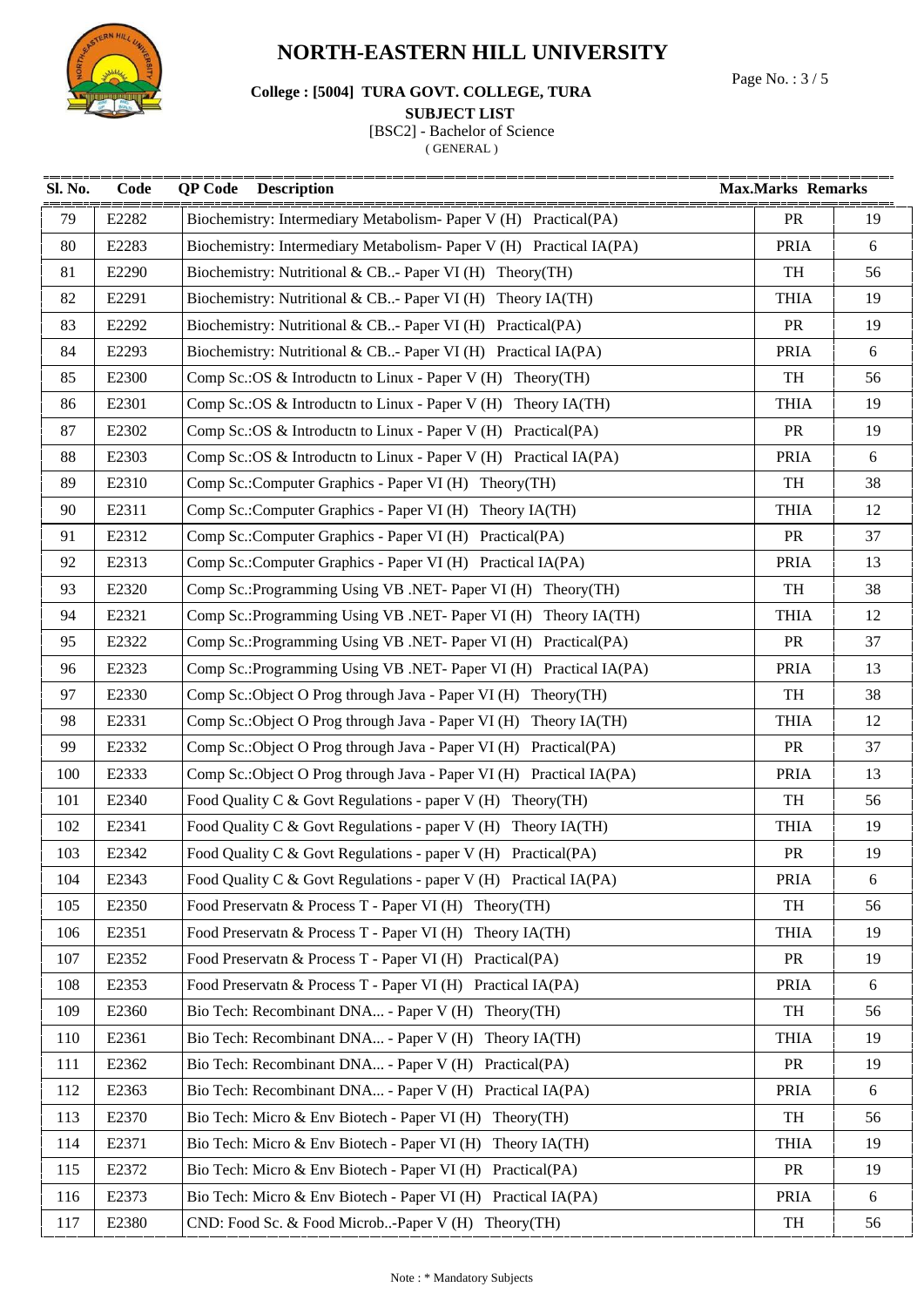

# Page No. : 4 / 5 **College : [5004] TURA GOVT. COLLEGE, TURA**

#### **SUBJECT LIST**

[BSC2] - Bachelor of Science

| Sl. No. | Code  | <b>Description</b><br>QP Code                                 | <b>Max.Marks Remarks</b> |        |
|---------|-------|---------------------------------------------------------------|--------------------------|--------|
| 118     | E2381 | CND: Food Sc. & Food Microb-Paper V (H) Theory IA(TH)         | <b>THIA</b>              | 19     |
| 119     | E2382 | CND: Food Sc. & Food Microb-Paper V (H) Practical(PA)         | <b>PR</b>                | 19     |
| 120     | E2383 | CND: Food Sc. & Food Microb-Paper V (H) Practical IA(PA)      | <b>PRIA</b>              | $6\,$  |
| 121     | E2390 | CND: Food Service Mgnt. - Paper VI (H) Theory (TH)            | TH                       | 56     |
| 122     | E2391 | CND: Food Service Mgnt. -Paper VI (H) Theory IA(TH)           | <b>THIA</b>              | 19     |
| 123     | E2392 | CND: Food Service Mgnt. -Paper VI (H) Practical(PA)           | <b>PR</b>                | 19     |
| 124     | E2393 | CND: Food Service Mgnt. -Paper VI (H) Practical IA(PA)        | <b>PRIA</b>              | 6      |
| 125     | E2400 | Env Sc.: Natural Resources - Paper V (H) Theory (TH)          | TH                       | 56     |
| 126     | E2401 | Env Sc.: Natural Resources - Paper V (H) Theory IA(TH)        | <b>THIA</b>              | 19     |
| 127     | E2402 | Env Sc.: Natural Resources - Paper V (H) Practical (PA)       | <b>PR</b>                | 19     |
| 128     | E2403 | Env Sc.: Natural Resources - Paper V (H) Practical IA(PA)     | <b>PRIA</b>              | 6      |
| 129     | E2410 | Env Sc.: Bio Conservation - Paper VI (H) Theory (TH)          | TH                       | 56     |
| 130     | E2411 | Env Sc.: Bio Conservation - Paper VI (H) Theory IA(TH)        | <b>THIA</b>              | 19     |
| 131     | E2412 | Env Sc.: Bio Conservation - Paper VI (H) Practical(PA)        | <b>PR</b>                | 19     |
| 132     | E2413 | Env Sc.: Bio Conservation - Paper VI (H) Practical IA(PA)     | <b>PRIA</b>              | $6\,$  |
| 133     | E2420 | Microbial Genetics & Biostat- Paper V (H) Theory (TH)         | TH                       | 56     |
| 134     | E2421 | Microbial Genetics & Biostat- Paper V (H) Theory IA(TH)       | <b>THIA</b>              | 19     |
| 135     | E2422 | Microbial Genetics & Biostat- Paper V (H) Practical(PA)       | <b>PR</b>                | 19     |
| 136     | E2423 | Microbial Genetics & Biostat- Paper V (H) Practical IA(PA)    | <b>PRIA</b>              | 6      |
| 137     | E2430 | Molecular Biology, Recom - Paper VI (H) Theory (TH)           | TH                       | 56     |
| 138     | E2431 | Molecular Biology, Recom - Paper VI (H) Theory IA(TH)         | <b>THIA</b>              | 19     |
| 139     | E2432 | Molecular Biology, Recom - Paper VI (H) Practical (PA)        | <b>PR</b>                | 19     |
| 140     | E2433 | Molecular Biology, Recom - Paper VI (H) Practical IA(PA)      | <b>PRIA</b>              | 6      |
| 141     | E2440 | Geography: Regional Geography- Paper V (H) Theory (TH)        | TH                       | 75     |
| 142     | E2441 | Geography: Regional Geography- Paper V (H) I.A.(TH)           | IA                       | $25\,$ |
| 143     | E2450 | Geography: Map ReadingRS, GIS-Paper VI Theory(TH)             | TH                       | 38     |
| 144     | E2451 | Geography: Map ReadingRS, GIS-Paper VI Theory IA(TH)          | <b>THIA</b>              | 12     |
| 145     | E2452 | Geography: Map ReadingRS, GIS-Paper VI Practical(PA)          | PR                       | 37     |
| 146     | E2453 | Geography: Map ReadingRS, GIS-Paper VI Practical IA(PA)       | <b>PRIA</b>              | 13     |
| 147     | E2460 | Economics: International Economics - Paper V (H) Theory (TH)  | TH                       | 75     |
| 148     | E2461 | Economics: International Economics - Paper V (H) I.A.(TH)     | IA                       | 25     |
| 149     | E2470 | Economics: Mathematics - Paper VI (H) Theory (TH)             | TH                       | 75     |
| 150     | E2471 | Economics: Mathematics - Paper VI (H) I.A. (TH)               | IA                       | 25     |
| 151     | E2480 | Economics: Advanced Economic Theory- Paper V-2017 Theory(TH)  | TH                       | 75     |
| 152     | E2481 | Economics: Advanced Economic Theory- Paper V-2017 I.A(TH)     | IA                       | 25     |
| 153     | E2490 | Economics: International Economics - Paper VI-2017 Theory(TH) | TH                       | 75     |
| 154     | E2491 | Economics: International Economics - Paper VI-2017 I.A(TH)    | IA                       | 25     |
| 155     | E2740 | Environmental Science-Env Pollution-Syl 2019 Theory(TH)       | TH                       | 56     |
| 156     | E2741 | Environmental Science-Env Pollution-Syl 2019 Theory I.A.(TH)  | <b>THIA</b>              | 19     |